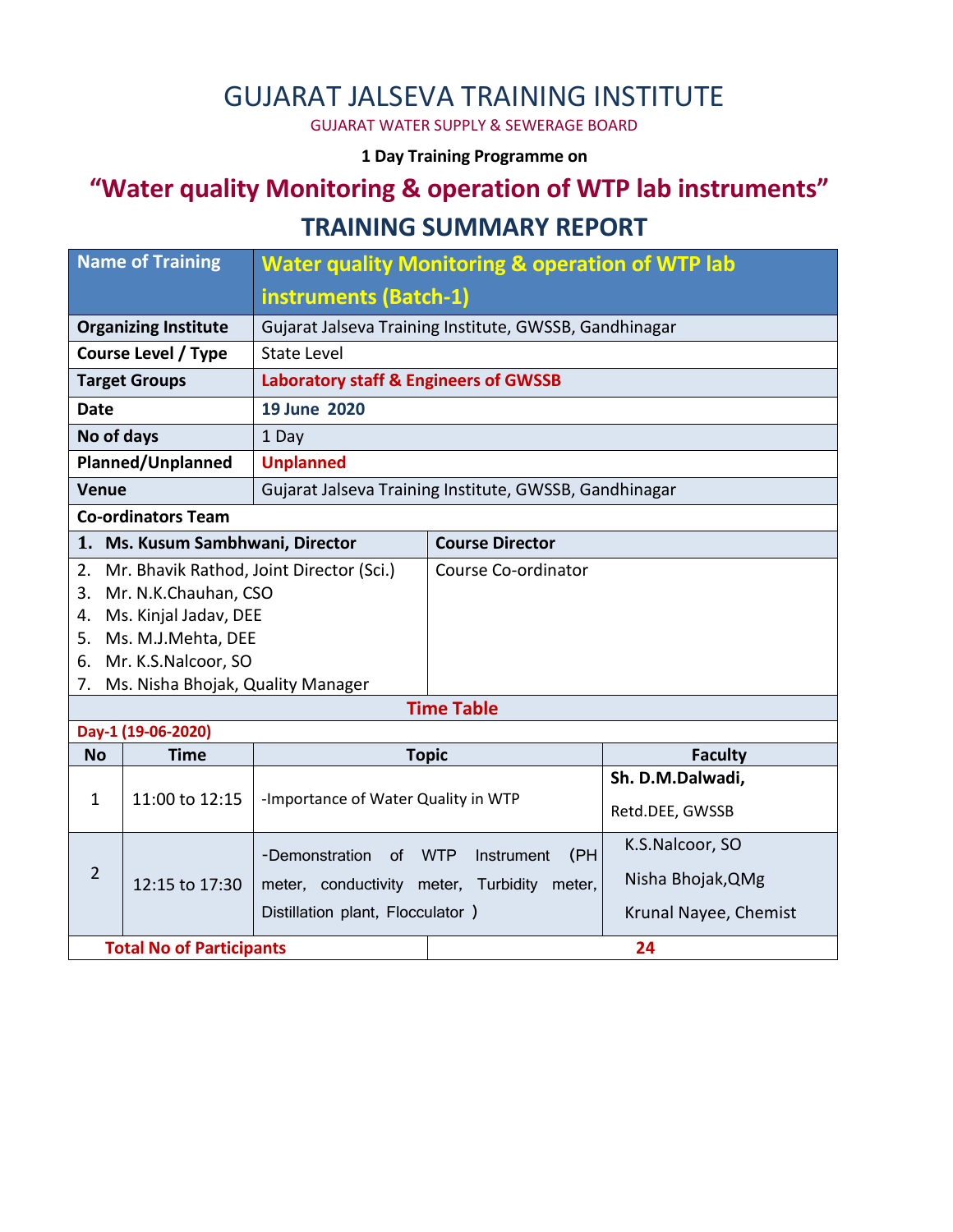# **List of Employees**

| Sr.<br>No.              | <b>CPF NO</b> | <b>Employee Name</b>    | <b>Designation Name</b> | <b>Office Name</b>          |
|-------------------------|---------------|-------------------------|-------------------------|-----------------------------|
| $\mathbf{1}$            |               | Baloch Hamidkhan Y.     | Chemist                 | P.H.Dharoi, Pro.Sub.Div.Vav |
| $\overline{2}$          |               | Chauhan Bhumi P.        | A.A.E                   | PHSS, Modasa                |
| 3                       |               | Chauhan Mukeshsinh A.   | Opretor                 | PHSS no 1, Gandhinagar      |
| 4                       |               | Japadiya Daudsha A.     | Opretor                 | Dhandhuka                   |
| 5                       |               | Jay Vyas                | A.E                     | PHSS no 1, Gandhinagar      |
| 6                       |               | Kaushik Bhaskar         | Apprentice              | PHSS Kalol                  |
| $\overline{\mathbf{z}}$ |               | Machhar Rakesh G.       | Opretor                 | PHSS, Talod                 |
| 8                       |               | Mahesh Govaji Thakor    | Opretor                 | PHSS no 1, Gandhinagar      |
| 9                       |               | Makvana Kanaji N.       | Opretor                 | PHSS no 1, Gandhinagar      |
| 10                      |               | Makvana Ramsinh B.      | Opretor                 | PHSS, Talod                 |
| 11                      |               | Ninama Rakesh R.        | Apprentice              | PHSS, Bhiloda               |
| 12                      |               | Patel Aakash V.         | Supervisor              | PHSS, Himmatnagar           |
| 13                      |               | Patel Hiren M.          | Apprentice              | PHSS, Siddhpur              |
| 14                      |               | Patel Mainak K.         | S/O                     | PHSS, Modasa                |
| 15                      |               | Rajput Mayursinh        | Apprentice              | <b>PHSS Mansa</b>           |
| 16                      | 8412          | Rameshbhai Ganshyambhai | Rojmadar                | Tarapur                     |
| 17                      |               | Rohan Parkar            | Apprentice              | <b>PHSS Kalol</b>           |
| 18                      |               | Ronak H. Kadiya         | Apprentice              | PHSS Dahegam                |
| 19                      |               | Solanki Narendrasinh G. | A.A.E                   | P.H.Dharoi, Pro.Sub.Div.Vav |
| 20                      |               | Solanki Vijay D.        | Opretor                 | Hansalpur                   |
| 21                      |               | Soni Parthkumar         | Apprentice              | Sub. Div. Siddhpur          |
| 22                      |               | Thakor Ganpat H.        | Opretor                 | Dabhasar                    |
| 23                      |               | Zala Bhadreshsinh P.    | Supervisor              | Fatepur                     |
| 24                      |               | Zala Karansinh J.       | Supervisor              | Kaniyol                     |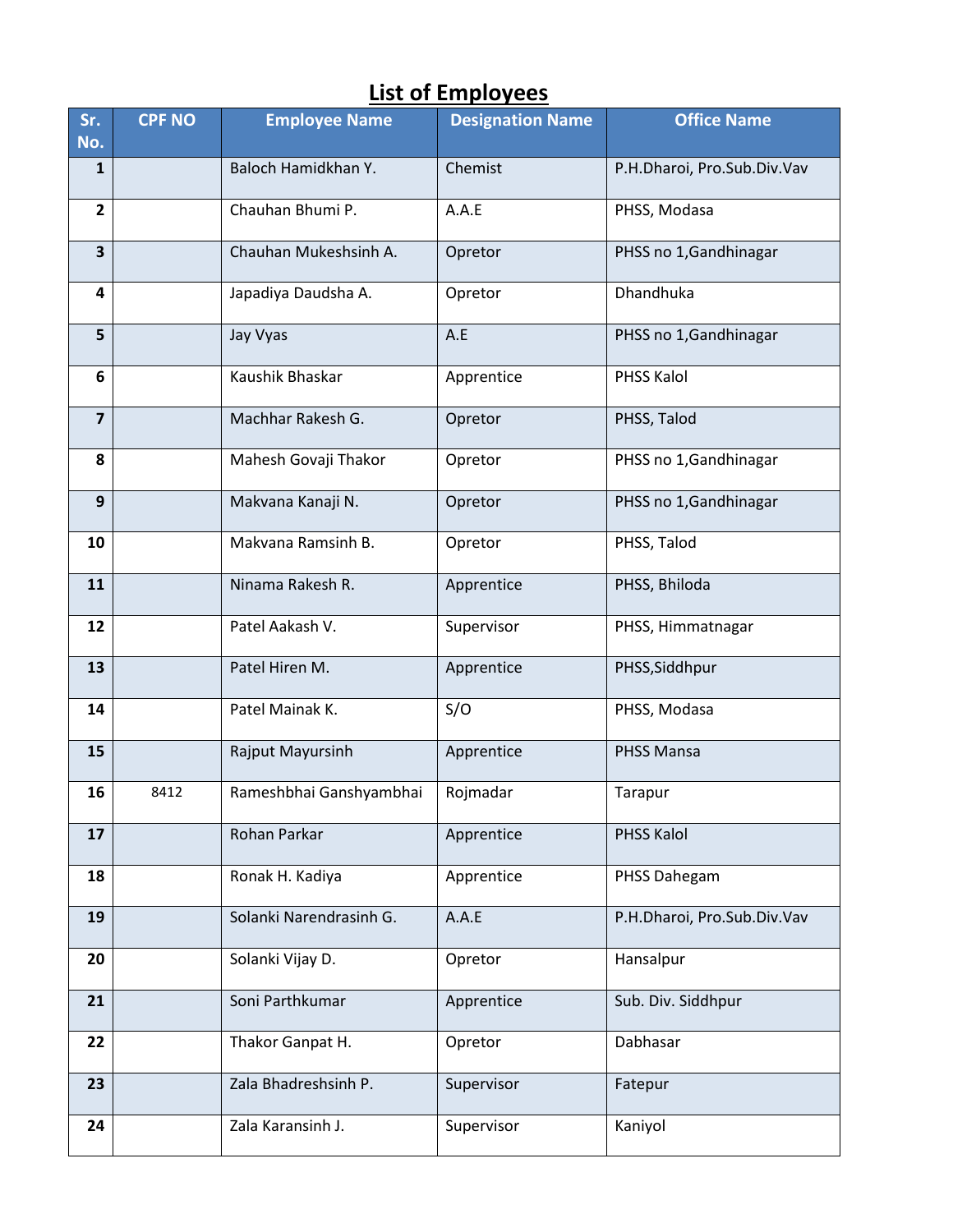# **Photo Gallery**

1. Inaugural speech **by Ms. Kusum Sambhwani**, Director, GJTI



2. **Sh. Bhavik Rathod**, Joint Director, GJTI addressing the trainees